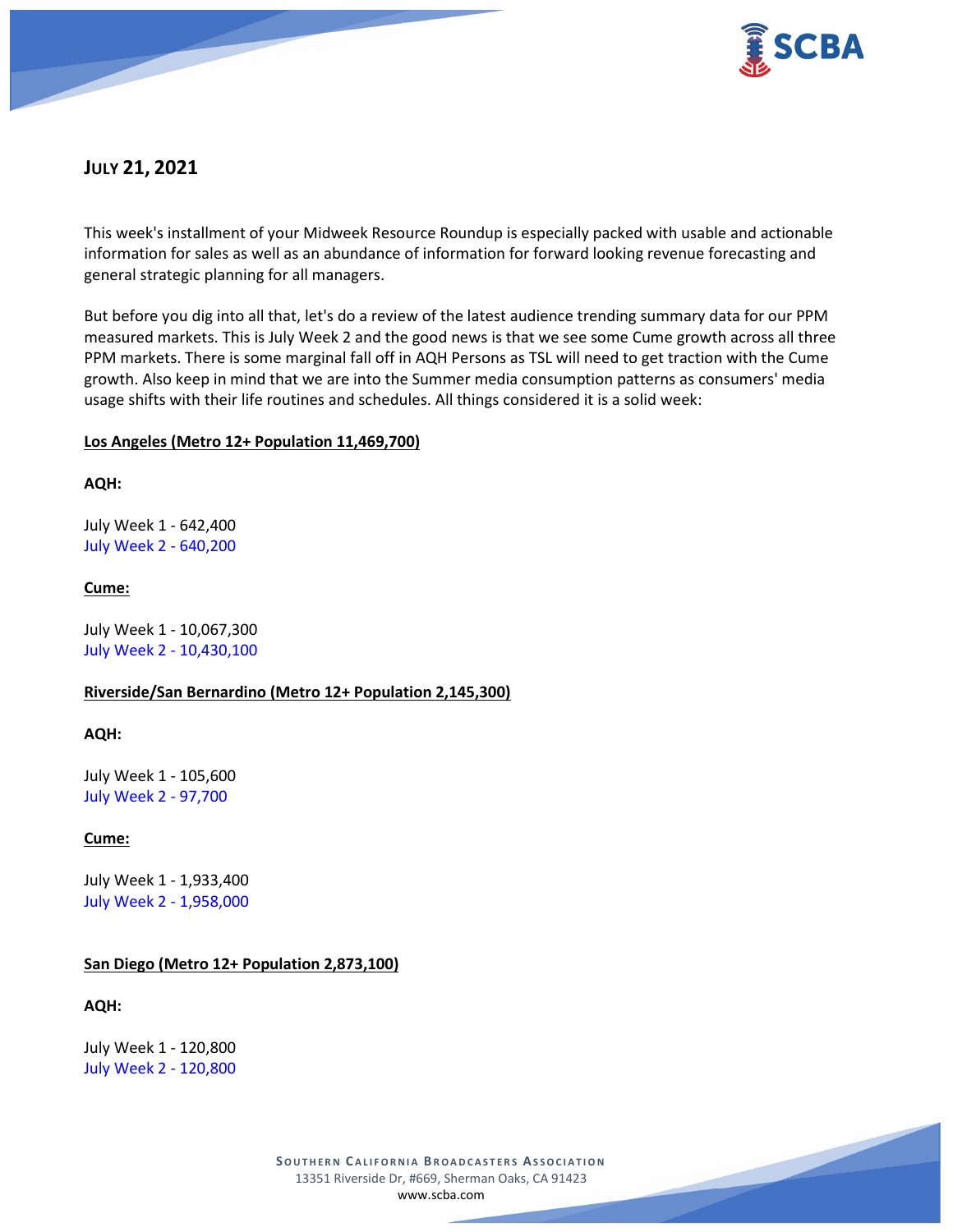

**Cume:**

July Week 1 - 2,355,100 July Week 2 - 2,415,400

Many fans of the sport of soccer (or fútbol to some) consider Pele the greatest player ever. In 1999 he was named Athlete of the Century by the International Olympic Committee. Ironically, Pele never had the opportunity to play in the Olympic Games. But he knew what it takes to be a winner at anything and this quote serves as an inspiration and lesson for us all:

# **"Success is no accident. It is hard work, perseverance, learning, studying, sacrifice and most of all, love of what you are doing or learning to do."**

— Pele.

Let the Games...and the learning begin!:

# **RESOURCES AND ARTICLES OF INTEREST TO SALES AND ADVERTISERS**

#### **News podcasts lead the pack in US ad revenue share**

eMarketer Insider Intelligence July 20, 2021 [https://www.emarketer.com/content/news-podcasts-lead-pack-us-ad-revenue](https://www.emarketer.com/content/news-podcasts-lead-pack-us-ad-revenue-share?utm_source=Triggermail&utm_medium=email&utm_campaign=II20210721PodcastAdsCOTD&utm_term=New%20COTD%202020)[share?utm\\_source=Triggermail&utm\\_medium=email&utm\\_campaign=II20210721PodcastAdsCOTD&utm\\_term=](https://www.emarketer.com/content/news-podcasts-lead-pack-us-ad-revenue-share?utm_source=Triggermail&utm_medium=email&utm_campaign=II20210721PodcastAdsCOTD&utm_term=New%20COTD%202020) [New%20COTD%202020](https://www.emarketer.com/content/news-podcasts-lead-pack-us-ad-revenue-share?utm_source=Triggermail&utm_medium=email&utm_campaign=II20210721PodcastAdsCOTD&utm_term=New%20COTD%202020)

### **Brands that Cracked the Advertising Code in 2021**

**Veritonic identified those who "got audio right" in the first half of the year** RadioWorld (Veritonic) July 18, 2021

[https://www.radioworld.com/news-and-business/programming-and-sales/brands-that-cracked-the-advertising](https://www.radioworld.com/news-and-business/programming-and-sales/brands-that-cracked-the-advertising-code-in-2021?utm_source=SmartBrief&utm_medium=email&utm_campaign=0028F35E-226C-4B60-AC88-AB2831C8A639&utm_content=41F11BFE-47A4-4D63-9F98-F3693CE74E6D&utm_term=56635b9b-0180-46fb-92ea-d1c65bc244bb)[code-in-2021?utm\\_source=SmartBrief&utm\\_medium=email&utm\\_campaign=0028F35E-226C-4B60-AC88-](https://www.radioworld.com/news-and-business/programming-and-sales/brands-that-cracked-the-advertising-code-in-2021?utm_source=SmartBrief&utm_medium=email&utm_campaign=0028F35E-226C-4B60-AC88-AB2831C8A639&utm_content=41F11BFE-47A4-4D63-9F98-F3693CE74E6D&utm_term=56635b9b-0180-46fb-92ea-d1c65bc244bb) [AB2831C8A639&utm\\_content=41F11BFE-47A4-4D63-9F98-F3693CE74E6D&utm\\_term=56635b9b-0180-46fb-](https://www.radioworld.com/news-and-business/programming-and-sales/brands-that-cracked-the-advertising-code-in-2021?utm_source=SmartBrief&utm_medium=email&utm_campaign=0028F35E-226C-4B60-AC88-AB2831C8A639&utm_content=41F11BFE-47A4-4D63-9F98-F3693CE74E6D&utm_term=56635b9b-0180-46fb-92ea-d1c65bc244bb)[92ea-d1c65bc244bb](https://www.radioworld.com/news-and-business/programming-and-sales/brands-that-cracked-the-advertising-code-in-2021?utm_source=SmartBrief&utm_medium=email&utm_campaign=0028F35E-226C-4B60-AC88-AB2831C8A639&utm_content=41F11BFE-47A4-4D63-9F98-F3693CE74E6D&utm_term=56635b9b-0180-46fb-92ea-d1c65bc244bb)

### **MARKETERS SPEND BIG ON BACK-TO-SCHOOL—DESPITE LOOMING DELTA VARIANT**

Ad Age July 30, 2021

[https://adage.com/article/marketing-news-strategy/back-to-school-brands-record-sales-despite-delta-variant](https://adage.com/article/marketing-news-strategy/back-to-school-brands-record-sales-despite-delta-variant-covid/2351591)[covid/2351591](https://adage.com/article/marketing-news-strategy/back-to-school-brands-record-sales-despite-delta-variant-covid/2351591)

### **Chip Shortage Is Now Affecting Actual New Car Sales Numbers**

**Analysts at Black Book said June saw new-car sales down 14 percent as existing inventory was cleaned out.** Car & Driver July 18, 2021

<https://www.caranddriver.com/news/a37058080/new-car-sales-june-chip-shortage/>

### **Stalled Deals Happen. Uncover the Issue to Close More**

SalesFuel July 17, 2021 <https://salesfuel.com/stalled-deals-happen-uncover-the-issue-to-close-more/>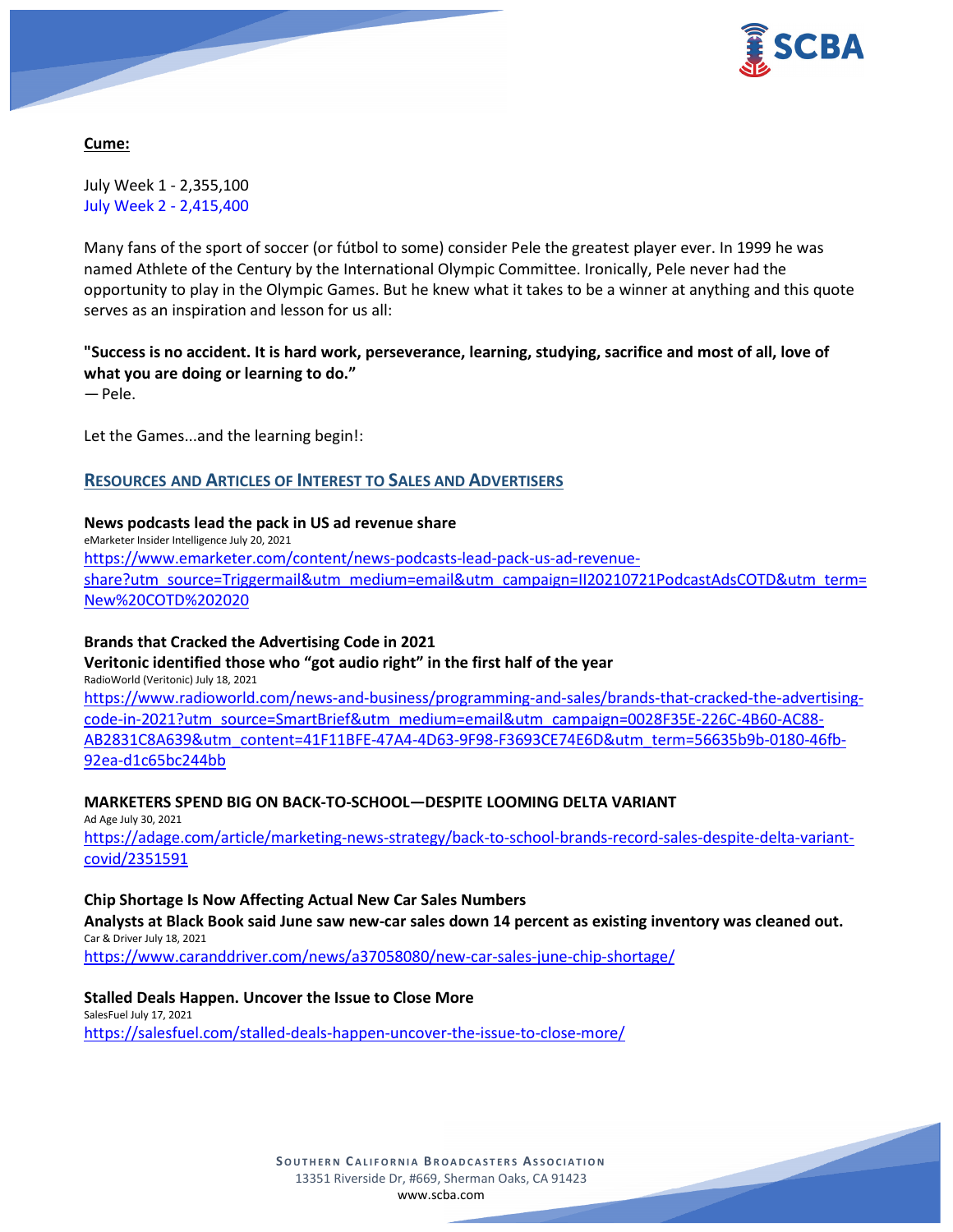

#### **Your Mindset Matters In Sales**

SalesFuel July 17, 2021 <https://salesfuel.com/your-mindset-matters-in-sales/>

#### **Don't Kill a Sale. Use These 5 Methods Instead**

SalesFuel July 17, 2021 <https://salesfuel.com/dont-kill-a-sale-use-these-5-methods-instead/>

### **Survey predicts earlier holiday shopping season; Black Friday 'outdated'**

Chain Store Age July 13, 2021 [https://chainstoreage.com/survey-predicts-earlier-holiday-shopping-season-black-friday](https://chainstoreage.com/survey-predicts-earlier-holiday-shopping-season-black-friday-outdated?utm_source=omeda&utm_medium=email&utm_campaign=NL_CSA+Weekend+Update&utm_keyword=&oly_enc_id=8319H4585489H7M)[outdated?utm\\_source=omeda&utm\\_medium=email&utm\\_campaign=NL\\_CSA+Weekend+Update&utm\\_keywor](https://chainstoreage.com/survey-predicts-earlier-holiday-shopping-season-black-friday-outdated?utm_source=omeda&utm_medium=email&utm_campaign=NL_CSA+Weekend+Update&utm_keyword=&oly_enc_id=8319H4585489H7M) [d=&oly\\_enc\\_id=8319H4585489H7M](https://chainstoreage.com/survey-predicts-earlier-holiday-shopping-season-black-friday-outdated?utm_source=omeda&utm_medium=email&utm_campaign=NL_CSA+Weekend+Update&utm_keyword=&oly_enc_id=8319H4585489H7M)

#### `**Unprecedented' Consumer Demand Will Fuel Record 2021 Tech Revenue**

tvtech July 15, 2021 <https://www.tvtechnology.com/news/unprecedented-consumer-demand-will-fuel-record-2021-tech-revenue>

# **SUPER BOWL LVI IS 85% SOLD OUT OF COMMERCIAL TIME**

**NBC**

**says demand was driven by smaller advertisers buying commercials for the first time** AdAge July 15, 2021 <https://adage.com/article/super-bowl-2022-lvi-nearly-sold-out-tv-commercial-slots-nbc/2350716>

### **Amazon will capture 85% of US back-to-school digital shoppers this year**

eMarketer July 6, 2021 <https://www.emarketer.com/content/amazon-will-capture-back-to-school-shoppers?ecid=NL1001>

### **Retail sales solid in June**

Chain Store Age July 16, 2021 [https://chainstoreage.com/retail-sales-solid](https://chainstoreage.com/retail-sales-solid-june?oly_enc_id=8319H4585489H7M&utm_source=omeda&utm_medium=email&utm_campaign=NL_CSA+Day+Breaker&utm_keyword=)[june?oly\\_enc\\_id=8319H4585489H7M&utm\\_source=omeda&utm\\_medium=email&utm\\_campaign=NL\\_CSA+Day](https://chainstoreage.com/retail-sales-solid-june?oly_enc_id=8319H4585489H7M&utm_source=omeda&utm_medium=email&utm_campaign=NL_CSA+Day+Breaker&utm_keyword=) [+Breaker&utm\\_keyword=](https://chainstoreage.com/retail-sales-solid-june?oly_enc_id=8319H4585489H7M&utm_source=omeda&utm_medium=email&utm_campaign=NL_CSA+Day+Breaker&utm_keyword=)

### **Higher June Retail Sales Bolsters U.S. Recovery**

**Increased consumer spending, after May's decline, comes amid an acceleration in inflation** WSJ July 16, 2021

<https://www.wsj.com/articles/us-economy-june-2021-retail-sales-11626391633?mod=djemwhatsnews>

### **Consumer sentiment falls amid concern over rising prices**

Chain Store Age July 16, 2021 [https://chainstoreage.com/consumer-sentiment-falls-amid-concern-over-rising](https://chainstoreage.com/consumer-sentiment-falls-amid-concern-over-rising-prices?oly_enc_id=8319H4585489H7M&utm_source=omeda&utm_medium=email&utm_campaign=NL_CSA+Day+Breaker&utm_keyword=)[prices?oly\\_enc\\_id=8319H4585489H7M&utm\\_source=omeda&utm\\_medium=email&utm\\_campaign=NL\\_CSA+Da](https://chainstoreage.com/consumer-sentiment-falls-amid-concern-over-rising-prices?oly_enc_id=8319H4585489H7M&utm_source=omeda&utm_medium=email&utm_campaign=NL_CSA+Day+Breaker&utm_keyword=) [y+Breaker&utm\\_keyword=](https://chainstoreage.com/consumer-sentiment-falls-amid-concern-over-rising-prices?oly_enc_id=8319H4585489H7M&utm_source=omeda&utm_medium=email&utm_campaign=NL_CSA+Day+Breaker&utm_keyword=)

### **Radio Has Biggest Listening Numbers In 15 Months Says Nielsen.**

Inside Radio July 15, 2021 [http://www.insideradio.com/free/radio-has-biggest-listening-numbers-in-15-months-says](http://www.insideradio.com/free/radio-has-biggest-listening-numbers-in-15-months-says-nielsen/article_6ee379c6-e52c-11eb-b761-b7028766b239.html)[nielsen/article\\_6ee379c6-e52c-11eb-b761-b7028766b239.html](http://www.insideradio.com/free/radio-has-biggest-listening-numbers-in-15-months-says-nielsen/article_6ee379c6-e52c-11eb-b761-b7028766b239.html)

> **SOUTHERN C ALIFORNIA B ROADCASTERS ASSOCIATION** 13351 Riverside Dr, #669, Sherman Oaks, CA 91423 [www.scba.com](http://www.scba.com/)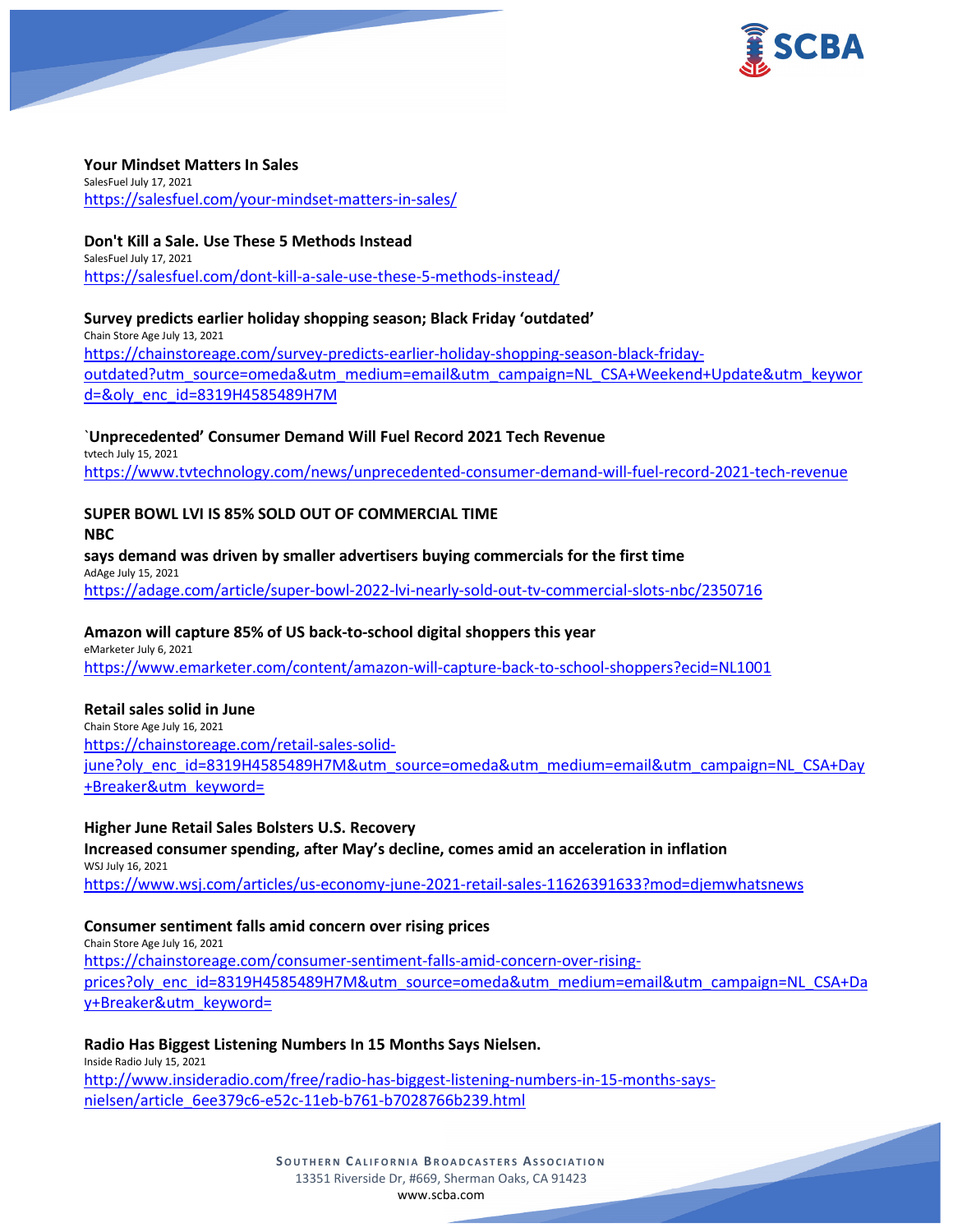

#### **Radio Dials Up the Audio Experience Post-Pandemic**

**More people are now looking for the type of immersive and intimate experience that radio has long provided** ANA (RAB/Audacy) originally June 17, 2021, republished by ANA July 15, 2021 [https://www.ana.net/magazines/show/id/forward-2021-06-rab-radio-ad-trends-post](https://www.ana.net/magazines/show/id/forward-2021-06-rab-radio-ad-trends-post-pandemic?st3=210715newsstndnon&utm_source=informz&utm_medium=email&utm_campaign=210715-newsstandnow-non&_zs=FANij1&_zl=3Wfl7)[pandemic?st3=210715newsstndnon&utm\\_source=informz&utm\\_medium=email&utm\\_campaign=210715](https://www.ana.net/magazines/show/id/forward-2021-06-rab-radio-ad-trends-post-pandemic?st3=210715newsstndnon&utm_source=informz&utm_medium=email&utm_campaign=210715-newsstandnow-non&_zs=FANij1&_zl=3Wfl7) [newsstandnow-non&\\_zs=FANij1&\\_zl=3Wfl7](https://www.ana.net/magazines/show/id/forward-2021-06-rab-radio-ad-trends-post-pandemic?st3=210715newsstndnon&utm_source=informz&utm_medium=email&utm_campaign=210715-newsstandnow-non&_zs=FANij1&_zl=3Wfl7)

#### **Survey Finds Radio Listeners Are On The Move, Including Back To Work And School.**

Inside Radio (Nielsen) July 15, 2021 [http://www.insideradio.com/free/survey-finds-radio-listeners-are-on-the-move-including-back-to-work-and](http://www.insideradio.com/free/survey-finds-radio-listeners-are-on-the-move-including-back-to-work-and-school/article_b92d8446-e52b-11eb-9cf7-6b868484e284.html)[school/article\\_b92d8446-e52b-11eb-9cf7-6b868484e284.html](http://www.insideradio.com/free/survey-finds-radio-listeners-are-on-the-move-including-back-to-work-and-school/article_b92d8446-e52b-11eb-9cf7-6b868484e284.html)

#### **Nielsen Cites Improving Consumer Sentiment**

#### **"Ready to go": Survey reflects an economy that's opening back up** RadioWorld July 15, 2021

[https://www.radioworld.com/news-and-business/programming-and-sales/nielsen-cites-improving-consumer](https://www.radioworld.com/news-and-business/programming-and-sales/nielsen-cites-improving-consumer-sentiment?utm_source=SmartBrief&utm_medium=email&utm_campaign=0028F35E-226C-4B60-AC88-AB2831C8A639&utm_content=BC96B760-5BC8-4480-86E2-76D2A869CB74&utm_term=56635b9b-0180-46fb-92ea-d1c65bc244bb)[sentiment?utm\\_source=SmartBrief&utm\\_medium=email&utm\\_campaign=0028F35E-226C-4B60-AC88-](https://www.radioworld.com/news-and-business/programming-and-sales/nielsen-cites-improving-consumer-sentiment?utm_source=SmartBrief&utm_medium=email&utm_campaign=0028F35E-226C-4B60-AC88-AB2831C8A639&utm_content=BC96B760-5BC8-4480-86E2-76D2A869CB74&utm_term=56635b9b-0180-46fb-92ea-d1c65bc244bb) [AB2831C8A639&utm\\_content=BC96B760-5BC8-4480-86E2-76D2A869CB74&utm\\_term=56635b9b-0180-46fb-](https://www.radioworld.com/news-and-business/programming-and-sales/nielsen-cites-improving-consumer-sentiment?utm_source=SmartBrief&utm_medium=email&utm_campaign=0028F35E-226C-4B60-AC88-AB2831C8A639&utm_content=BC96B760-5BC8-4480-86E2-76D2A869CB74&utm_term=56635b9b-0180-46fb-92ea-d1c65bc244bb)[92ea-d1c65bc244bb](https://www.radioworld.com/news-and-business/programming-and-sales/nielsen-cites-improving-consumer-sentiment?utm_source=SmartBrief&utm_medium=email&utm_campaign=0028F35E-226C-4B60-AC88-AB2831C8A639&utm_content=BC96B760-5BC8-4480-86E2-76D2A869CB74&utm_term=56635b9b-0180-46fb-92ea-d1c65bc244bb)

#### **Improving Sales Performance - IMPACT Your Sales Planning: Sales Calendar**

The Center For Sales Strategy July 15, 2021

[https://blog.thecenterforsalesstrategy.com/improving-sales-performance-impact-your-sales-planning-sales](https://blog.thecenterforsalesstrategy.com/improving-sales-performance-impact-your-sales-planning-sales-calendar?utm_campaign=subscriber&utm_medium=email&_hsmi=140743687&_hsenc=p2ANqtz-8kcw5nfXNVwEj2REcQb1bjDTnqi_5eGR3MqT4DKimsKOMdLmOcCUTCSbIrPqEuVq4DuZMlqvOhKOTRpfTk6hLI2Lsxlw&utm_content=140743687&utm_source=hs_email)[calendar?utm\\_campaign=subscriber&utm\\_medium=email&\\_hsmi=140743687&\\_hsenc=p2ANqtz-](https://blog.thecenterforsalesstrategy.com/improving-sales-performance-impact-your-sales-planning-sales-calendar?utm_campaign=subscriber&utm_medium=email&_hsmi=140743687&_hsenc=p2ANqtz-8kcw5nfXNVwEj2REcQb1bjDTnqi_5eGR3MqT4DKimsKOMdLmOcCUTCSbIrPqEuVq4DuZMlqvOhKOTRpfTk6hLI2Lsxlw&utm_content=140743687&utm_source=hs_email)[8kcw5nfXNVwEj2REcQb1bjDTnqi\\_5eGR3MqT4DKimsKOMdLmOcCUTCSbIrPqEuVq4DuZMlqvOhKOTRpfTk6hLI2Ls](https://blog.thecenterforsalesstrategy.com/improving-sales-performance-impact-your-sales-planning-sales-calendar?utm_campaign=subscriber&utm_medium=email&_hsmi=140743687&_hsenc=p2ANqtz-8kcw5nfXNVwEj2REcQb1bjDTnqi_5eGR3MqT4DKimsKOMdLmOcCUTCSbIrPqEuVq4DuZMlqvOhKOTRpfTk6hLI2Lsxlw&utm_content=140743687&utm_source=hs_email) [xlw&utm\\_content=140743687&utm\\_source=hs\\_email](https://blog.thecenterforsalesstrategy.com/improving-sales-performance-impact-your-sales-planning-sales-calendar?utm_campaign=subscriber&utm_medium=email&_hsmi=140743687&_hsenc=p2ANqtz-8kcw5nfXNVwEj2REcQb1bjDTnqi_5eGR3MqT4DKimsKOMdLmOcCUTCSbIrPqEuVq4DuZMlqvOhKOTRpfTk6hLI2Lsxlw&utm_content=140743687&utm_source=hs_email)

### **The Car Market Is Insane. It Might Stay That Way for a While.**

SLATE July 14, 2021 <https://slate.com/business/2021/07/car-prices-used-new-supply-chain.html>

#### **Chip Shortage Will Continue To Stymie Muscular Auto Recovery, While Supply Gap Inspires New Ideas** Forbes July 14, 2021

[https://www.forbes.com/sites/neilwinton/2021/07/14/chip-shortage-will-continue-to-stymie-muscular-auto](https://www.forbes.com/sites/neilwinton/2021/07/14/chip-shortage-will-continue-to-stymie-muscular-auto-recovery-while-supply-gap-inspires-new-ideas/?sh=5d708fee56da)[recovery-while-supply-gap-inspires-new-ideas/?sh=5d708fee56da](https://www.forbes.com/sites/neilwinton/2021/07/14/chip-shortage-will-continue-to-stymie-muscular-auto-recovery-while-supply-gap-inspires-new-ideas/?sh=5d708fee56da)

#### **Radio Listening Up as Consumers Move About**

Radio Ink July 15, 20211 <https://radioink.com/2021/07/15/radio-listening-up-as-consumers-move-about/>

### **RESOURCES AND ARTICLES OF INTEREST TO SALES AND ADVERTISERS**

#### **Projected \$9B Ad Spend For 2022 Elections Matches 2020, With \$220M To Radio.**

Inside Radio (AdImpact) July 21, 2021 [http://www.insideradio.com/free/projected-9b-ad-spend-for-2022-elections-matches-2020-with-220m-to](http://www.insideradio.com/free/projected-9b-ad-spend-for-2022-elections-matches-2020-with-220m-to-radio/article_53451a1e-e9e4-11eb-8293-cbea8520eb00.html)[radio/article\\_53451a1e-e9e4-11eb-8293-cbea8520eb00.html](http://www.insideradio.com/free/projected-9b-ad-spend-for-2022-elections-matches-2020-with-220m-to-radio/article_53451a1e-e9e4-11eb-8293-cbea8520eb00.html)

> **SOUTHERN C ALIFORNIA B ROADCASTERS ASSOCIATION** 13351 Riverside Dr, #669, Sherman Oaks, CA 91423 [www.scba.com](http://www.scba.com/)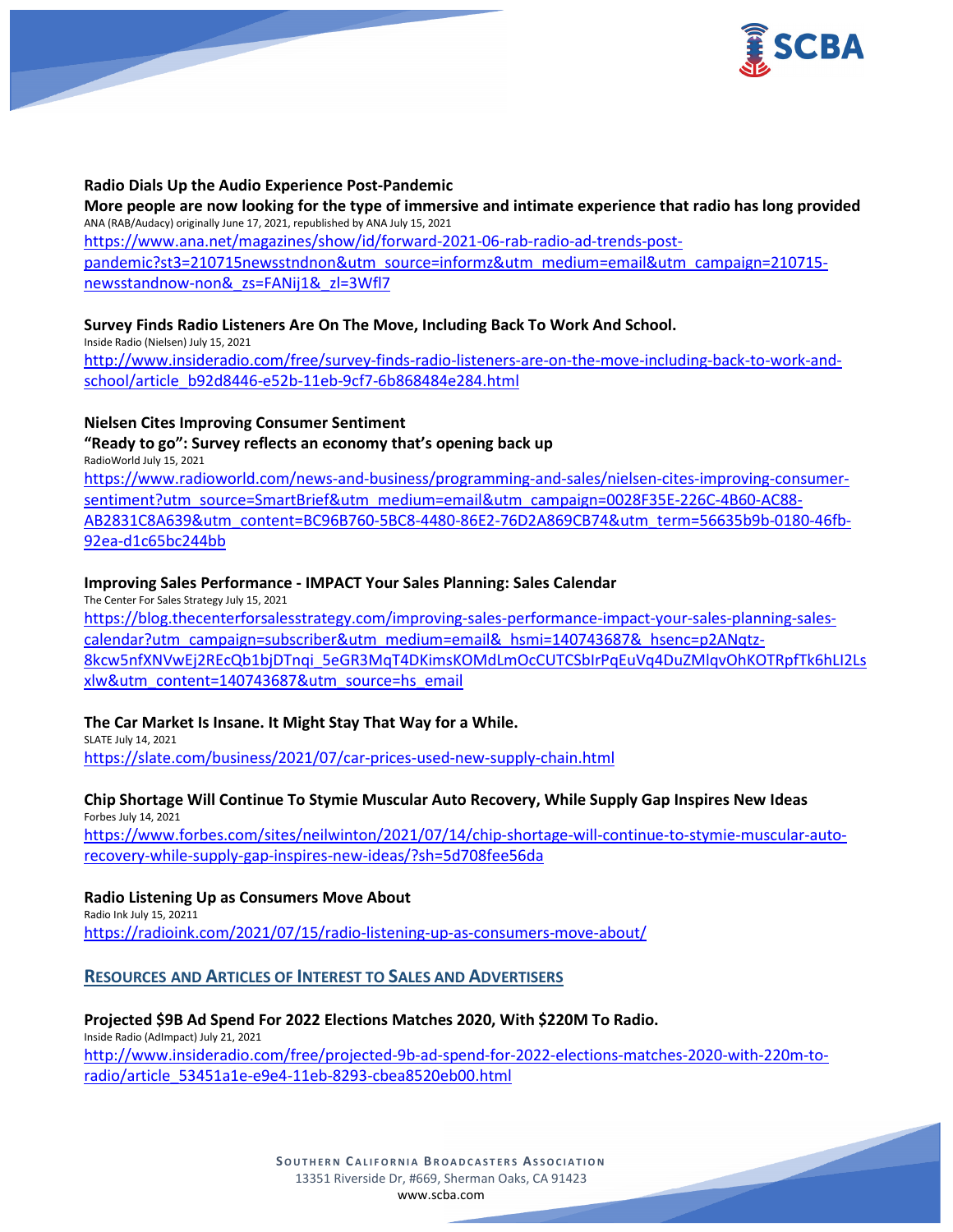

**Study: Blacks Have Concerns About The Media – But Not Radio.** Inside Radio (HorowitzliHeartMedia) July 21, 2021 [http://www.insideradio.com/free/study-blacks-have-concerns-about-the-media-but-not](http://www.insideradio.com/free/study-blacks-have-concerns-about-the-media-but-not-radio/article_964b911c-e9e4-11eb-b4a5-2b99089669da.html)[radio/article\\_964b911c-e9e4-11eb-b4a5-2b99089669da.html](http://www.insideradio.com/free/study-blacks-have-concerns-about-the-media-but-not-radio/article_964b911c-e9e4-11eb-b4a5-2b99089669da.html)

#### **House Passes Media Diversity Act**

Radio Ink July 21, 2021 <https://radioink.com/2021/07/21/house-passes-media-diversity-act/>

**US Time Spent with Mobile 2021 Pandemic Gains Stick Even as Growth Cools** eMarketer Insider Intelligence June 2, 2021 [https://www.emarketer.com/content/us-time-spent-with-mobile-](https://www.emarketer.com/content/us-time-spent-with-mobile-2021?utm_source=Triggermail&utm_medium=email&utm_campaign=II20210721PodcastAdsCOTD&utm_term=New%20COTD%202020)[2021?utm\\_source=Triggermail&utm\\_medium=email&utm\\_campaign=II20210721PodcastAdsCOTD&utm\\_term=](https://www.emarketer.com/content/us-time-spent-with-mobile-2021?utm_source=Triggermail&utm_medium=email&utm_campaign=II20210721PodcastAdsCOTD&utm_term=New%20COTD%202020) [New%20COTD%202020](https://www.emarketer.com/content/us-time-spent-with-mobile-2021?utm_source=Triggermail&utm_medium=email&utm_campaign=II20210721PodcastAdsCOTD&utm_term=New%20COTD%202020)

#### **Positive Feedback Examples (And a Few Negative Ones Too)**

The Center For Sales Strategy (Emily Nelson) July 21, 2021 [https://blog.thecenterforsalesstrategy.com/positive-feedback-examples-and-a-few-negative-ones](https://blog.thecenterforsalesstrategy.com/positive-feedback-examples-and-a-few-negative-ones-too?utm_campaign=subscriber&utm_medium=email&_hsmi=142410278&_hsenc=p2ANqtz-9qUUGwEIxon3HzBF-pIwTHMvPpM4ZsfftL2XiSMNUatKBxSnhWa18zEGBjL4WkF-zg95WbxHrJhenEKGYZ02YPBdZorg&utm_content=142410278&utm_source=hs_email)[too?utm\\_campaign=subscriber&utm\\_medium=email&\\_hsmi=142410278&\\_hsenc=p2ANqtz-](https://blog.thecenterforsalesstrategy.com/positive-feedback-examples-and-a-few-negative-ones-too?utm_campaign=subscriber&utm_medium=email&_hsmi=142410278&_hsenc=p2ANqtz-9qUUGwEIxon3HzBF-pIwTHMvPpM4ZsfftL2XiSMNUatKBxSnhWa18zEGBjL4WkF-zg95WbxHrJhenEKGYZ02YPBdZorg&utm_content=142410278&utm_source=hs_email)[9qUUGwEIxon3HzBF-pIwTHMvPpM4ZsfftL2XiSMNUatKBxSnhWa18zEGBjL4WkF](https://blog.thecenterforsalesstrategy.com/positive-feedback-examples-and-a-few-negative-ones-too?utm_campaign=subscriber&utm_medium=email&_hsmi=142410278&_hsenc=p2ANqtz-9qUUGwEIxon3HzBF-pIwTHMvPpM4ZsfftL2XiSMNUatKBxSnhWa18zEGBjL4WkF-zg95WbxHrJhenEKGYZ02YPBdZorg&utm_content=142410278&utm_source=hs_email)[zg95WbxHrJhenEKGYZ02YPBdZorg&utm\\_content=142410278&utm\\_source=hs\\_email](https://blog.thecenterforsalesstrategy.com/positive-feedback-examples-and-a-few-negative-ones-too?utm_campaign=subscriber&utm_medium=email&_hsmi=142410278&_hsenc=p2ANqtz-9qUUGwEIxon3HzBF-pIwTHMvPpM4ZsfftL2XiSMNUatKBxSnhWa18zEGBjL4WkF-zg95WbxHrJhenEKGYZ02YPBdZorg&utm_content=142410278&utm_source=hs_email)

#### **As HD Radio Turns 15, Industry Looks Back – And Ahead**

Inside Radio July 21, 2021 [http://www.insideradio.com/free/as-hd-radio-turns-15-industry-looks-back-and-ahead/article\\_fb7746e0-e9e3-](http://www.insideradio.com/free/as-hd-radio-turns-15-industry-looks-back-and-ahead/article_fb7746e0-e9e3-11eb-8cdb-9fa755707cc3.html) [11eb-8cdb-9fa755707cc3.html](http://www.insideradio.com/free/as-hd-radio-turns-15-industry-looks-back-and-ahead/article_fb7746e0-e9e3-11eb-8cdb-9fa755707cc3.html)

### **Radio Shows Strong Growth During Continued Economic Recovery.**

Inside Radio (Standard Media Index) July 20, 2021 [http://www.insideradio.com/free/radio-shows-strong-growth-during-continued-economic](http://www.insideradio.com/free/radio-shows-strong-growth-during-continued-economic-recovery/article_1c0ad518-e91f-11eb-99a4-e37fdad6cb2e.html)[recovery/article\\_1c0ad518-e91f-11eb-99a4-e37fdad6cb2e.html](http://www.insideradio.com/free/radio-shows-strong-growth-during-continued-economic-recovery/article_1c0ad518-e91f-11eb-99a4-e37fdad6cb2e.html)

### **UCLA Anderson Economic Forecast July 2021 Inflation in a Rebounding Economy.**

**ATTACHMENT**: [UCLA Anderson Forecast –](https://scba.com/ucla-anderson-forecast-july-2021/) July 2021

**Four Former FCC Chairs Back Tax Certificate Program To Boost Female, Minority Ownership.**

Inside Radio July 20, 2021

[http://www.insideradio.com/free/four-former-fcc-chairs-back-tax-certificate-program-to-boost-female](http://www.insideradio.com/free/four-former-fcc-chairs-back-tax-certificate-program-to-boost-female-minority-ownership/article_5e9fe44a-e91f-11eb-87de-8b5c10cda9b8.html)[minority-ownership/article\\_5e9fe44a-e91f-11eb-87de-8b5c10cda9b8.html](http://www.insideradio.com/free/four-former-fcc-chairs-back-tax-certificate-program-to-boost-female-minority-ownership/article_5e9fe44a-e91f-11eb-87de-8b5c10cda9b8.html)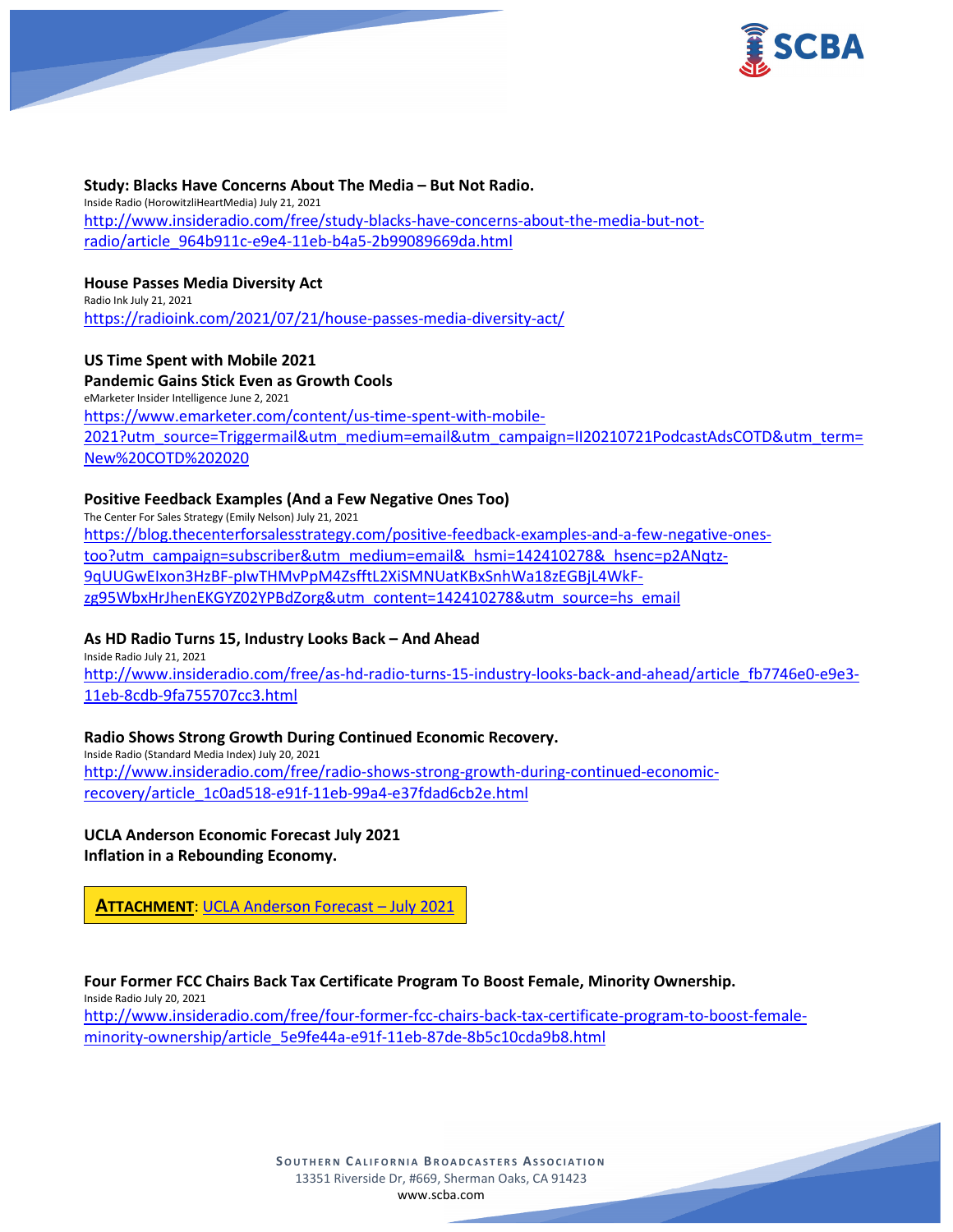

#### **IAB Announces Fall Event**

Podcast Business Journal July 20, 2021 [https://podcastbusinessjournal.com/iab-announces-fall](https://podcastbusinessjournal.com/iab-announces-fall-event/?vgo_ee=g4MdIIvetgiR1mkR7kijJ4BI1h38V58Ke8bVrp%2FmcsM%3D)[event/?vgo\\_ee=g4MdIIvetgiR1mkR7kijJ4BI1h38V58Ke8bVrp%2FmcsM%3D](https://podcastbusinessjournal.com/iab-announces-fall-event/?vgo_ee=g4MdIIvetgiR1mkR7kijJ4BI1h38V58Ke8bVrp%2FmcsM%3D)

#### **5 Reasons Managers Struggle to Develop Consistent Revenue**

The Center For Sales Strategy (Jim Hopes) July 20, 2021

[https://blog.thecenterforsalesstrategy.com/5-reasons-managers-struggle-to-develop-consistent](https://blog.thecenterforsalesstrategy.com/5-reasons-managers-struggle-to-develop-consistent-revenue?utm_campaign=subscriber&utm_medium=email&_hsmi=142100256&_hsenc=p2ANqtz--PMMR-r1fZ4HTkkrFinF6ijvJty0odl6LNm6DTLi4XBWOMuMdf1ke_bP3QTfYEC-6firM97nqPMX3dgR0m8erusQ39gA&utm_content=142100256&utm_source=hs_email)[revenue?utm\\_campaign=subscriber&utm\\_medium=email&\\_hsmi=142100256&\\_hsenc=p2ANqtz--PMMR](https://blog.thecenterforsalesstrategy.com/5-reasons-managers-struggle-to-develop-consistent-revenue?utm_campaign=subscriber&utm_medium=email&_hsmi=142100256&_hsenc=p2ANqtz--PMMR-r1fZ4HTkkrFinF6ijvJty0odl6LNm6DTLi4XBWOMuMdf1ke_bP3QTfYEC-6firM97nqPMX3dgR0m8erusQ39gA&utm_content=142100256&utm_source=hs_email)[r1fZ4HTkkrFinF6ijvJty0odl6LNm6DTLi4XBWOMuMdf1ke\\_bP3QTfYEC-](https://blog.thecenterforsalesstrategy.com/5-reasons-managers-struggle-to-develop-consistent-revenue?utm_campaign=subscriber&utm_medium=email&_hsmi=142100256&_hsenc=p2ANqtz--PMMR-r1fZ4HTkkrFinF6ijvJty0odl6LNm6DTLi4XBWOMuMdf1ke_bP3QTfYEC-6firM97nqPMX3dgR0m8erusQ39gA&utm_content=142100256&utm_source=hs_email)[6firM97nqPMX3dgR0m8erusQ39gA&utm\\_content=142100256&utm\\_source=hs\\_email](https://blog.thecenterforsalesstrategy.com/5-reasons-managers-struggle-to-develop-consistent-revenue?utm_campaign=subscriber&utm_medium=email&_hsmi=142100256&_hsenc=p2ANqtz--PMMR-r1fZ4HTkkrFinF6ijvJty0odl6LNm6DTLi4XBWOMuMdf1ke_bP3QTfYEC-6firM97nqPMX3dgR0m8erusQ39gA&utm_content=142100256&utm_source=hs_email)

#### **Ad Market Grows 35.2% In June, Marks Fourth Consecutive Month Of Expansion**

MediaPost July 20, 2021 [https://www.mediapost.com/publications/article/365229/ad-market-grows-352-in-june-marks-fourth](https://www.mediapost.com/publications/article/365229/ad-market-grows-352-in-june-marks-fourth-consec.html?utm_source=newsletter&utm_medium=email&utm_content=readmore&utm_campaign=123049&hashid=Xbl3-p0DS1exdHSa15Xu_g)[consec.html?utm\\_source=newsletter&utm\\_medium=email&utm\\_content=readmore&utm\\_campaign=123049&](https://www.mediapost.com/publications/article/365229/ad-market-grows-352-in-june-marks-fourth-consec.html?utm_source=newsletter&utm_medium=email&utm_content=readmore&utm_campaign=123049&hashid=Xbl3-p0DS1exdHSa15Xu_g) [hashid=Xbl3-p0DS1exdHSa15Xu\\_g](https://www.mediapost.com/publications/article/365229/ad-market-grows-352-in-june-marks-fourth-consec.html?utm_source=newsletter&utm_medium=email&utm_content=readmore&utm_campaign=123049&hashid=Xbl3-p0DS1exdHSa15Xu_g)

#### **Newspaper Ad Spending Surges, While Magazines Lag**

MediaPost July 20, 2021 [https://www.mediapost.com/publications/article/365207/newspaper-ad-spending-surges-while-magazines](https://www.mediapost.com/publications/article/365207/newspaper-ad-spending-surges-while-magazines-lag.html?utm_source=newsletter&utm_medium=email&utm_content=readnow&utm_campaign=123040&hashid=mJekFDXrQpCzIaeSPZoRTw)[lag.html?utm\\_source=newsletter&utm\\_medium=email&utm\\_content=readnow&utm\\_campaign=123040&hashi](https://www.mediapost.com/publications/article/365207/newspaper-ad-spending-surges-while-magazines-lag.html?utm_source=newsletter&utm_medium=email&utm_content=readnow&utm_campaign=123040&hashid=mJekFDXrQpCzIaeSPZoRTw) [d=mJekFDXrQpCzIaeSPZoRTw](https://www.mediapost.com/publications/article/365207/newspaper-ad-spending-surges-while-magazines-lag.html?utm_source=newsletter&utm_medium=email&utm_content=readnow&utm_campaign=123040&hashid=mJekFDXrQpCzIaeSPZoRTw)

#### **How to Build Radio Station Remote Kits for the Digital Age**

Jacobs Media Strategies (Seth Resler) July 19, 2021 [https://jacobsmedia.com/how-to-build-radio-station-remote-kits-for-the-digital](https://jacobsmedia.com/how-to-build-radio-station-remote-kits-for-the-digital-age/?utm_source=Jacobs+Media+Strategies+Blog&utm_campaign=a972d3b576-CTD_EmailOnly&utm_medium=email&utm_term=0_5007ff924d-a972d3b576-179898762)[age/?utm\\_source=Jacobs+Media+Strategies+Blog&utm\\_campaign=a972d3b576-](https://jacobsmedia.com/how-to-build-radio-station-remote-kits-for-the-digital-age/?utm_source=Jacobs+Media+Strategies+Blog&utm_campaign=a972d3b576-CTD_EmailOnly&utm_medium=email&utm_term=0_5007ff924d-a972d3b576-179898762) [CTD\\_EmailOnly&utm\\_medium=email&utm\\_term=0\\_5007ff924d-a972d3b576-179898762](https://jacobsmedia.com/how-to-build-radio-station-remote-kits-for-the-digital-age/?utm_source=Jacobs+Media+Strategies+Blog&utm_campaign=a972d3b576-CTD_EmailOnly&utm_medium=email&utm_term=0_5007ff924d-a972d3b576-179898762)

#### **The Suicide Of Ad-Supported Television**

MediaPost (Herbert Jack Rotfeld) July 16, 2021 [https://www.mediapost.com/publications/article/365149/the-suicide-of-ad-supported](https://www.mediapost.com/publications/article/365149/the-suicide-of-ad-supported-television.html?utm_source=newsletter&utm_medium=email&utm_content=headline&utm_campaign=123032&hashid=0GmwUb-VQzGl9svJRwTNrA)[television.html?utm\\_source=newsletter&utm\\_medium=email&utm\\_content=headline&utm\\_campaign=123032](https://www.mediapost.com/publications/article/365149/the-suicide-of-ad-supported-television.html?utm_source=newsletter&utm_medium=email&utm_content=headline&utm_campaign=123032&hashid=0GmwUb-VQzGl9svJRwTNrA) [&hashid=0GmwUb-VQzGl9svJRwTNrA](https://www.mediapost.com/publications/article/365149/the-suicide-of-ad-supported-television.html?utm_source=newsletter&utm_medium=email&utm_content=headline&utm_campaign=123032&hashid=0GmwUb-VQzGl9svJRwTNrA)

#### **As Ad Economy Continues Rebound, Fear Of Media Price Inflation Rises With It**

MediaPost July 19, 2021

[https://www.mediapost.com/publications/article/365189/ad-ad-economy-continues-rebound-fear-of-media](https://www.mediapost.com/publications/article/365189/ad-ad-economy-continues-rebound-fear-of-media-pri.html?utm_source=newsletter&utm_medium=email&utm_content=readmore&utm_campaign=123027&hashid=XOWE7PwdT4-lekA7MLbhQg)[pri.html?utm\\_source=newsletter&utm\\_medium=email&utm\\_content=readmore&utm\\_campaign=123027&has](https://www.mediapost.com/publications/article/365189/ad-ad-economy-continues-rebound-fear-of-media-pri.html?utm_source=newsletter&utm_medium=email&utm_content=readmore&utm_campaign=123027&hashid=XOWE7PwdT4-lekA7MLbhQg) [hid=XOWE7PwdT4-lekA7MLbhQg](https://www.mediapost.com/publications/article/365189/ad-ad-economy-continues-rebound-fear-of-media-pri.html?utm_source=newsletter&utm_medium=email&utm_content=readmore&utm_campaign=123027&hashid=XOWE7PwdT4-lekA7MLbhQg)

#### **Ad Pros Explain Why Finely Tuned Audio Ads Will Perform Best In Back-To-Basics Primer.**

Inside Radio July 19, 2021 [http://www.insideradio.com/podcastnewsdaily/ad-pros-explain-why-finely-tuned-audio-ads-will-perform-best](http://www.insideradio.com/podcastnewsdaily/ad-pros-explain-why-finely-tuned-audio-ads-will-perform-best-in-back-to-basics/article_cb730062-e8b5-11eb-a5cc-ab4884d2a7db.html)[in-back-to-basics/article\\_cb730062-e8b5-11eb-a5cc-ab4884d2a7db.html](http://www.insideradio.com/podcastnewsdaily/ad-pros-explain-why-finely-tuned-audio-ads-will-perform-best-in-back-to-basics/article_cb730062-e8b5-11eb-a5cc-ab4884d2a7db.html)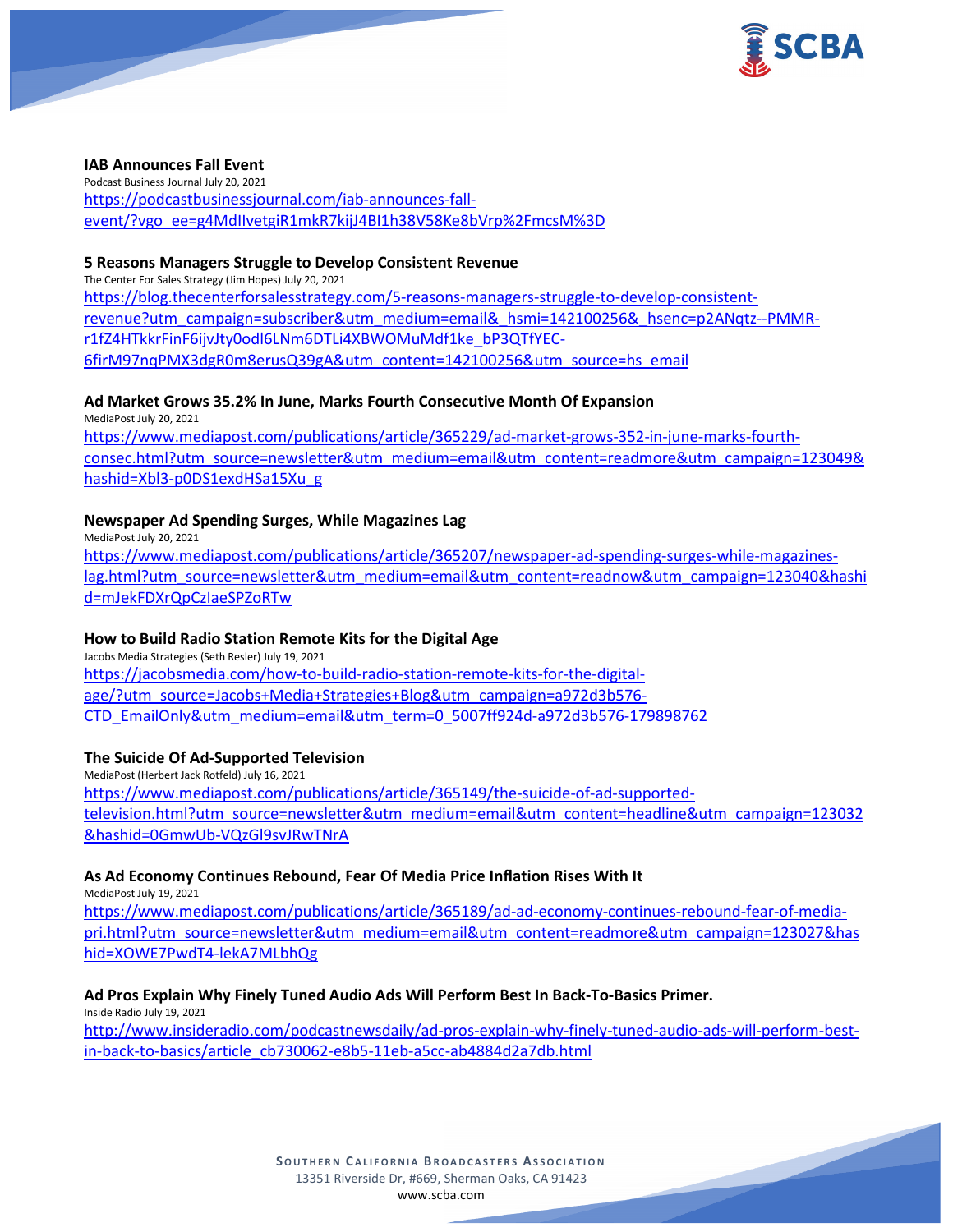

### **Using Photos on Your Website – Court Decision Highlights Problems with a Creative Commons License and Other Copyright Issues**

Broadcast Law Blog (David Oxenford)July 16, 2021

[https://www.broadcastlawblog.com/2021/07/articles/using-photos-on-your-website-court-decision-highlights](https://www.broadcastlawblog.com/2021/07/articles/using-photos-on-your-website-court-decision-highlights-problems-with-a-creative-commons-license-and-other-copyright-issues/?utm_source=David+Oxenford%2C+Esq+-+Broadcast+Law+Blog&utm_campaign=4b0ffc42b6-RSS_EMAIL_CAMPAIGN&utm_medium=email&utm_term=0_550fd6c4c6-4b0ffc42b6-70422897)[problems-with-a-creative-commons-license-and-other-copyright-](https://www.broadcastlawblog.com/2021/07/articles/using-photos-on-your-website-court-decision-highlights-problems-with-a-creative-commons-license-and-other-copyright-issues/?utm_source=David+Oxenford%2C+Esq+-+Broadcast+Law+Blog&utm_campaign=4b0ffc42b6-RSS_EMAIL_CAMPAIGN&utm_medium=email&utm_term=0_550fd6c4c6-4b0ffc42b6-70422897)

[issues/?utm\\_source=David+Oxenford%2C+Esq+-+Broadcast+Law+Blog&utm\\_campaign=4b0ffc42b6-](https://www.broadcastlawblog.com/2021/07/articles/using-photos-on-your-website-court-decision-highlights-problems-with-a-creative-commons-license-and-other-copyright-issues/?utm_source=David+Oxenford%2C+Esq+-+Broadcast+Law+Blog&utm_campaign=4b0ffc42b6-RSS_EMAIL_CAMPAIGN&utm_medium=email&utm_term=0_550fd6c4c6-4b0ffc42b6-70422897) [RSS\\_EMAIL\\_CAMPAIGN&utm\\_medium=email&utm\\_term=0\\_550fd6c4c6-4b0ffc42b6-70422897](https://www.broadcastlawblog.com/2021/07/articles/using-photos-on-your-website-court-decision-highlights-problems-with-a-creative-commons-license-and-other-copyright-issues/?utm_source=David+Oxenford%2C+Esq+-+Broadcast+Law+Blog&utm_campaign=4b0ffc42b6-RSS_EMAIL_CAMPAIGN&utm_medium=email&utm_term=0_550fd6c4c6-4b0ffc42b6-70422897)

#### **TV Upfront Ads: 20% Gains In Broadcast CPMs, But Volume Down 13% From 2019**

MediaPost June 15, 2021

[https://www.mediapost.com/publications/article/365120/tv-upfront-ads-20-gains-in-broadcast-cpms-but](https://www.mediapost.com/publications/article/365120/tv-upfront-ads-20-gains-in-broadcast-cpms-but-v.html)[v.html](https://www.mediapost.com/publications/article/365120/tv-upfront-ads-20-gains-in-broadcast-cpms-but-v.html)

### **Could a Supreme Court Decision Affect Disclosure Obligations on Political Advertising?**

Broadcast Law Blog (David Oxenford)July 13, 2021 [https://www.broadcastlawblog.com/2021/07/articles/could-a-supreme-court-decision-affect-disclosure](https://www.broadcastlawblog.com/2021/07/articles/could-a-supreme-court-decision-affect-disclosure-obligations-on-political-advertising/?utm_source=David+Oxenford%2C+Esq+-+Broadcast+Law+Blog&utm_campaign=4b0ffc42b6-RSS_EMAIL_CAMPAIGN&utm_medium=email&utm_term=0_550fd6c4c6-4b0ffc42b6-70422897)[obligations-on-political-advertising/?utm\\_source=David+Oxenford%2C+Esq+-](https://www.broadcastlawblog.com/2021/07/articles/could-a-supreme-court-decision-affect-disclosure-obligations-on-political-advertising/?utm_source=David+Oxenford%2C+Esq+-+Broadcast+Law+Blog&utm_campaign=4b0ffc42b6-RSS_EMAIL_CAMPAIGN&utm_medium=email&utm_term=0_550fd6c4c6-4b0ffc42b6-70422897) [+Broadcast+Law+Blog&utm\\_campaign=4b0ffc42b6-](https://www.broadcastlawblog.com/2021/07/articles/could-a-supreme-court-decision-affect-disclosure-obligations-on-political-advertising/?utm_source=David+Oxenford%2C+Esq+-+Broadcast+Law+Blog&utm_campaign=4b0ffc42b6-RSS_EMAIL_CAMPAIGN&utm_medium=email&utm_term=0_550fd6c4c6-4b0ffc42b6-70422897) [RSS\\_EMAIL\\_CAMPAIGN&utm\\_medium=email&utm\\_term=0\\_550fd6c4c6-4b0ffc42b6-70422897](https://www.broadcastlawblog.com/2021/07/articles/could-a-supreme-court-decision-affect-disclosure-obligations-on-political-advertising/?utm_source=David+Oxenford%2C+Esq+-+Broadcast+Law+Blog&utm_campaign=4b0ffc42b6-RSS_EMAIL_CAMPAIGN&utm_medium=email&utm_term=0_550fd6c4c6-4b0ffc42b6-70422897)

#### **Lowest Unit Rates May Be Easier To Get For Some Candidates Under FCC Proposal.**

Inside Radio July 16, 2021 [http://www.insideradio.com/free/lowest-unit-rates-may-be-easier-to-get-for-some-candidates-under-fcc](http://www.insideradio.com/free/lowest-unit-rates-may-be-easier-to-get-for-some-candidates-under-fcc-proposal/article_91e05f52-e603-11eb-b3a8-87f016ff5194.html)[proposal/article\\_91e05f52-e603-11eb-b3a8-87f016ff5194.html](http://www.insideradio.com/free/lowest-unit-rates-may-be-easier-to-get-for-some-candidates-under-fcc-proposal/article_91e05f52-e603-11eb-b3a8-87f016ff5194.html)

### **Stations Face Over-The-Air TV Ad Revenue Decline**

MediaPost (TelevisionNewsDaily) July 15, 2021 <https://www.mediapost.com/publications/article/365099/stations-face-over-the-air-tv-ad-revenue-decline.html>

### **All-News Stations Billed Six-Times News-Talk Stations In 2020 Says Pew Report.**

Inside Radio (BIA Advisory Services) July 16, 2021 [http://www.insideradio.com/free/all-news-stations-billed-six-times-news-talk-stations-in-2020-says-pew](http://www.insideradio.com/free/all-news-stations-billed-six-times-news-talk-stations-in-2020-says-pew-report/article_56c533e8-e603-11eb-ba05-2b861611b106.html)[report/article\\_56c533e8-e603-11eb-ba05-2b861611b106.html](http://www.insideradio.com/free/all-news-stations-billed-six-times-news-talk-stations-in-2020-says-pew-report/article_56c533e8-e603-11eb-ba05-2b861611b106.html)

### **CMOs: Budgets, Resources Are Constrained, Digital Investments Most Popular**

MediaPost July 14, 2021

[https://www.mediapost.com/publications/article/365074/cmos-budgets-resources-are-constrained](https://www.mediapost.com/publications/article/365074/cmos-budgets-resources-are-constrained-digital.html?utm_source=newsletter&utm_medium=email&utm_content=headline&utm_campaign=122999&hashid=Y1PEPj99RXCjj6hr8RtU_Q)[digital.html?utm\\_source=newsletter&utm\\_medium=email&utm\\_content=headline&utm\\_campaign=122999&ha](https://www.mediapost.com/publications/article/365074/cmos-budgets-resources-are-constrained-digital.html?utm_source=newsletter&utm_medium=email&utm_content=headline&utm_campaign=122999&hashid=Y1PEPj99RXCjj6hr8RtU_Q) [shid=Y1PEPj99RXCjj6hr8RtU\\_Q](https://www.mediapost.com/publications/article/365074/cmos-budgets-resources-are-constrained-digital.html?utm_source=newsletter&utm_medium=email&utm_content=headline&utm_campaign=122999&hashid=Y1PEPj99RXCjj6hr8RtU_Q)

### **ENGINE Lets Ad Media Buyers Build, Target Profiles In One Platform**

MediaPost July 15, 2021 [https://www.mediapost.com/publications/article/365104/engine-lets-ad-media-buyers-build-target](https://www.mediapost.com/publications/article/365104/engine-lets-ad-media-buyers-build-target-profiles.html?utm_source=newsletter&utm_medium=email&utm_content=readmore&utm_campaign=123000&hashid=MvrWDWYNRcOEFJu_y2GIhQ)[profiles.html?utm\\_source=newsletter&utm\\_medium=email&utm\\_content=readmore&utm\\_campaign=123000](https://www.mediapost.com/publications/article/365104/engine-lets-ad-media-buyers-build-target-profiles.html?utm_source=newsletter&utm_medium=email&utm_content=readmore&utm_campaign=123000&hashid=MvrWDWYNRcOEFJu_y2GIhQ) [&hashid=MvrWDWYNRcOEFJu\\_y2GIhQ](https://www.mediapost.com/publications/article/365104/engine-lets-ad-media-buyers-build-target-profiles.html?utm_source=newsletter&utm_medium=email&utm_content=readmore&utm_campaign=123000&hashid=MvrWDWYNRcOEFJu_y2GIhQ)